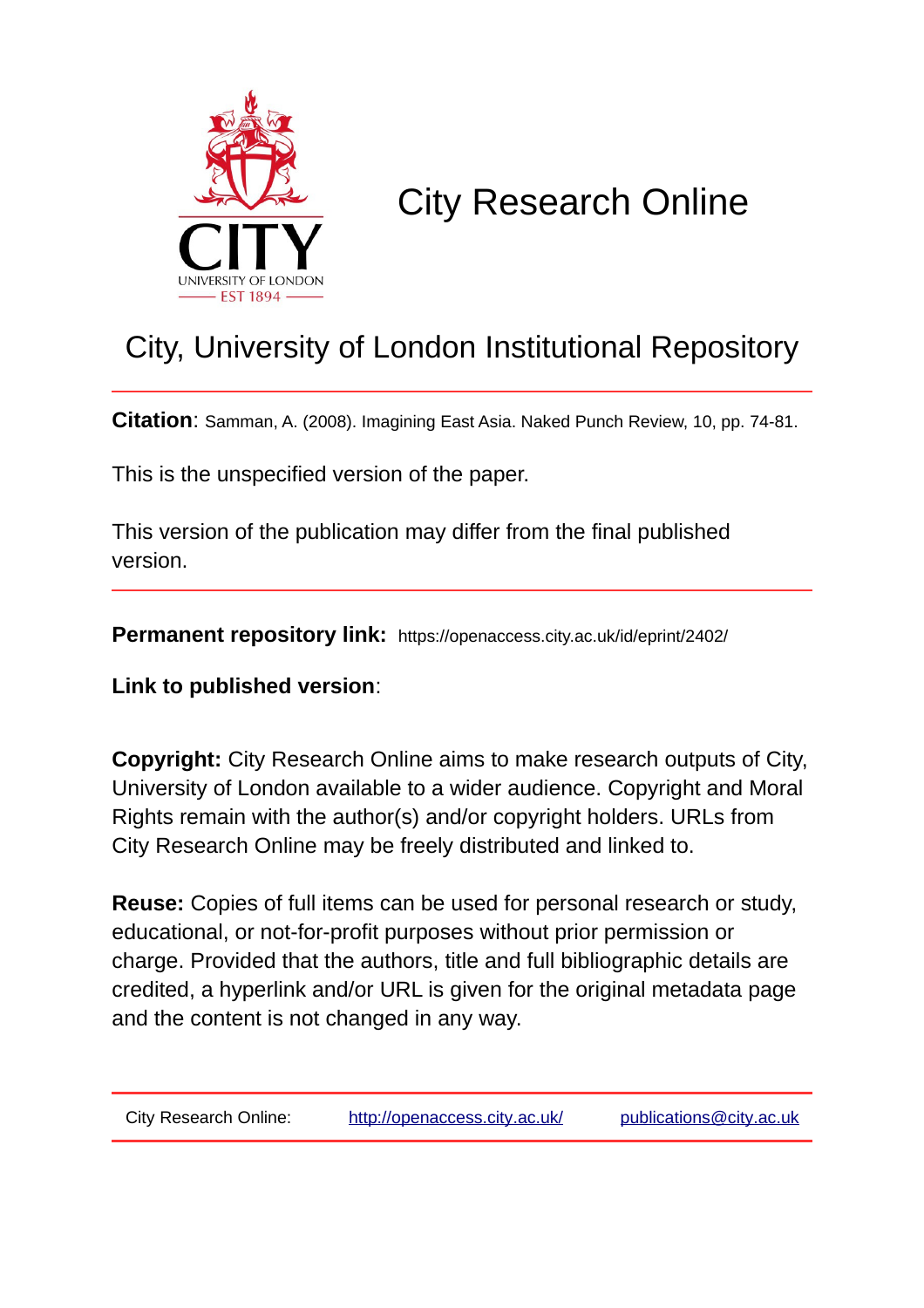#### **IMAGINING EAST ASIA**

Amin Samman City University London, UK Amin.Samman.1@city.ac.uk

#### **KEYWORDS**

East Asia; development; neoliberalism; developmental state; hegemony

#### **HOW TO CITE**

This is the pre-publication text of an article that appears in the *Naked Punch Review*. If you wish to cite it please consult the final published version for the correct pagination. **Citations should appear as:** Samman, Amin (2008) 'Imagining East Asia'. *Naked Punch Review,* 10: 74-81.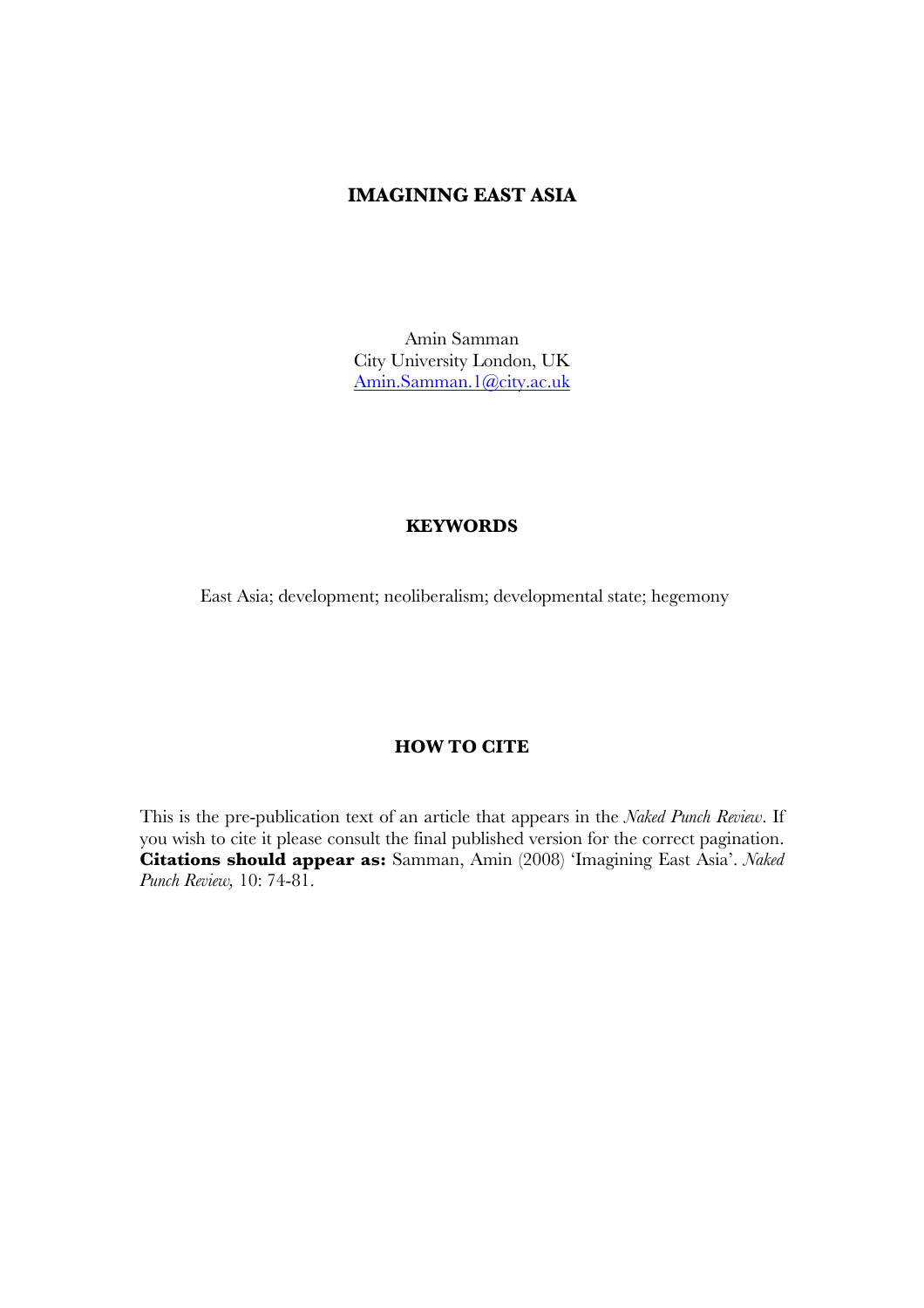#### **INTRODUCTION**

If we are prepared to consider history as a text, we can say about it what some modern author said about a literary text: the past has deposed in it images which could be compared to those retained by a photographic plate. Only the future disposes of developers strong enough to make appear the picture with all its details.

#### Walter Benjamin<sup>1</sup>

Visions of the Pacific have loomed large in the minds of Western economists and technocrats ever since Japan's accession to the OECD in 1964. The financial turmoil of the late 1990s, which followed a stable and impressive growth trajectory, prompted a re-assessment of developmental practice in the region, but in so doing only reanimated inquiry into the underpinnings of its economic fortunes. Yet for all the ink that has been spilt, few attempts have been made to interpret the broad patterns in these assessments over time. Persistent talk of an 'Asian model' – despite both a discontinuity in meaning and an unclear scope of application – suggests that this is a shortcoming in need of redress. In fact, the concept itself demands critical examination; it is high time that we explore how dominant representations of East Asian capitalism have *shaped* world economic order.

It is now widely appreciated that market dynamics alone cannot account for the rapid industrialisation of Japan, the 'Tigers', the core ASEAN countries, and most recently, the People's Republic of China.2 The Northern three in particular (Japan, Taiwan and South Korea) are recognised to have combined market discipline with a degree of governmental oversight. This, however, is where agreement ends. Some political economists have attributed the miraculous catch-up of certain countries to judicious state intervention. These locate the cause of the crisis in the financial liberalisation that began in the late 1980s. Neo-classically inclined economists have instead stressed the 'market-friendly' policies of the region as a whole, but have drawn on previously downplayed links between government and business in their analysis of the crisis. Emerging from these pitched-disputes is a sense of just how important the

<sup>1</sup> Quoted in S. Žižek, *The Sublime Object of Ideology* (London: Verso 1999 [1989]), p. 141.

<sup>&</sup>lt;sup>2</sup> The 'Tigers' is an established short-hand used to refer to Hong Kong, Taiwan, Singapore, and South Korea; the Association of South East Asian Nations (ASEAN) was formed in 1967 by Indonesia, Malaysia, Thailand, Singapore and the Philippines.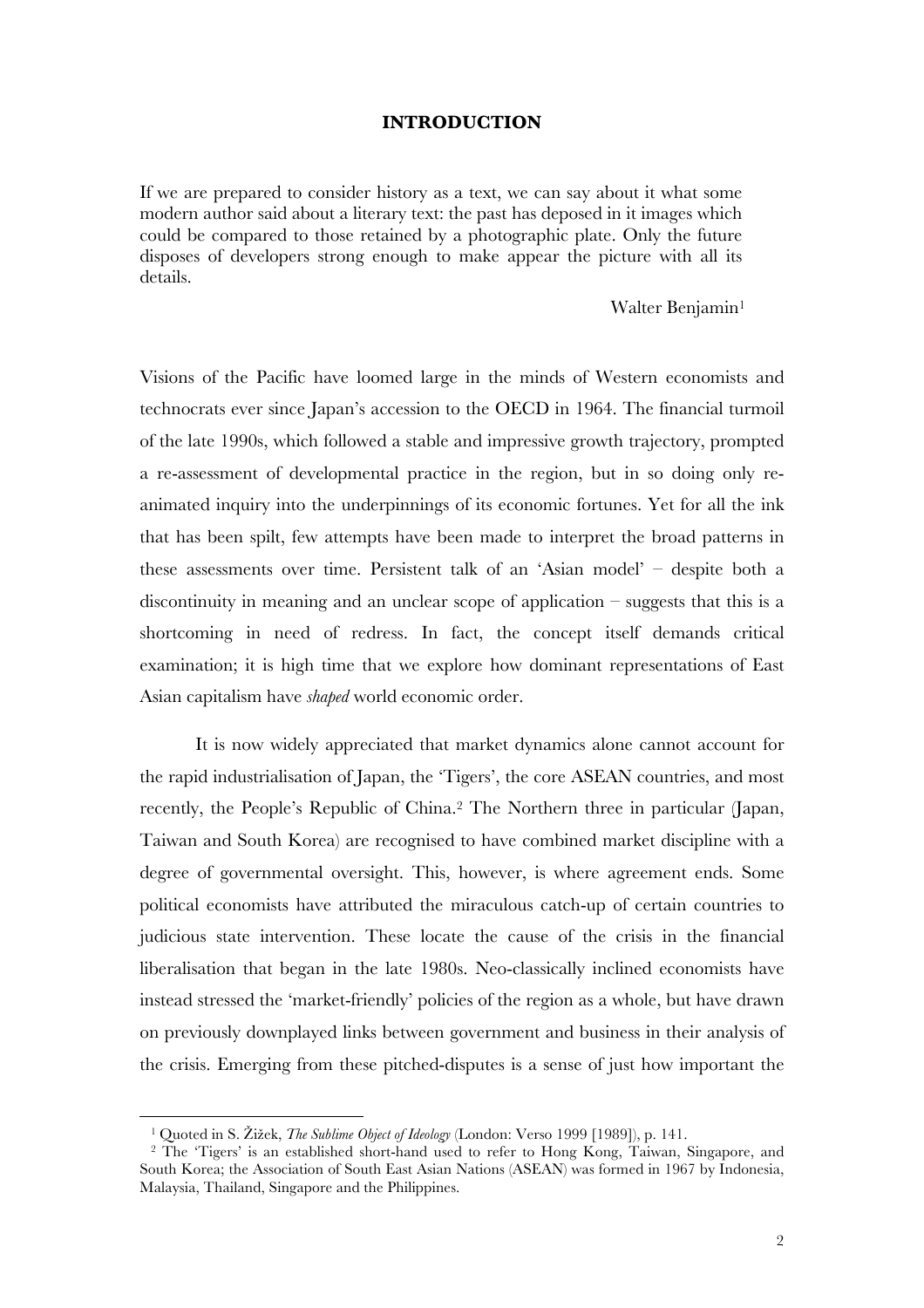narration of the Asian experience is. As we will see, it is not mere facts that are at stake but normative positions about how states should be structured, how civil society and business should interact with the state, and how nations should relate to the global economy. With current transformations in China and India being hailed as of world-historical significance, it seems especially important that we think about the role of economic imagination in the historical process. What exactly is the relationship between economic theory and the substantive events it purports to explain? How do visions of development constitute world economic order? And, most importantly, what lessons might these processes hold for the practice of radical democratic politics today?

#### **DEVELOPMENT, THE NATION-STATE AND GLOBALISATION**

'Development' is a multi-layered concept. In historical terms, the relationship between world order and the nation-state is crucial: where the modern idea of development as a national project emerged in the context of decolonisation and the Cold War, the neo-liberal idea(l) of development as a global project has rested on the consolidation of the nation-state system and the elaboration of a market-based alternative to the Bretton Woods agreement.3 But even within the post-Cold War era, different visions of the capitalist state have vied to inflect the path of actual globalisation. East Asia in particular has generated a staggering amount of discursive variation. For neo-liberals, the key to Asian growth was that governments did not impede the operation of market mechanisms; for 'statists' it was the willingness of governmental departments and ministries to shape national comparative advantage; and for other cultural theorists it was that 'Asian values' had enabled a unique mode of corporatist-authoritarian governance. Post-crisis, most pundits were left to conclude that the cultural and material basis of state power in the region had been gradually eroded. The neoliberals, however, were able to perform a peculiar act of developmental double-speak: 'crony capitalism', they told us, was the cause of the crisis, and this rested on unhealthy relations between governments, banks, and businesses.

<sup>&</sup>lt;sup>3</sup> The Bretton Woods Agreement (1944) set the terms for international trade and monetary affairs in the post-war period. The settlement was a compromise designed to satisfy both Britain's desire for fullemployment and America's desire for free trade. Although the system broke-down in 1971, the multilateral organisations it gave rise to remain defining features of the world economy.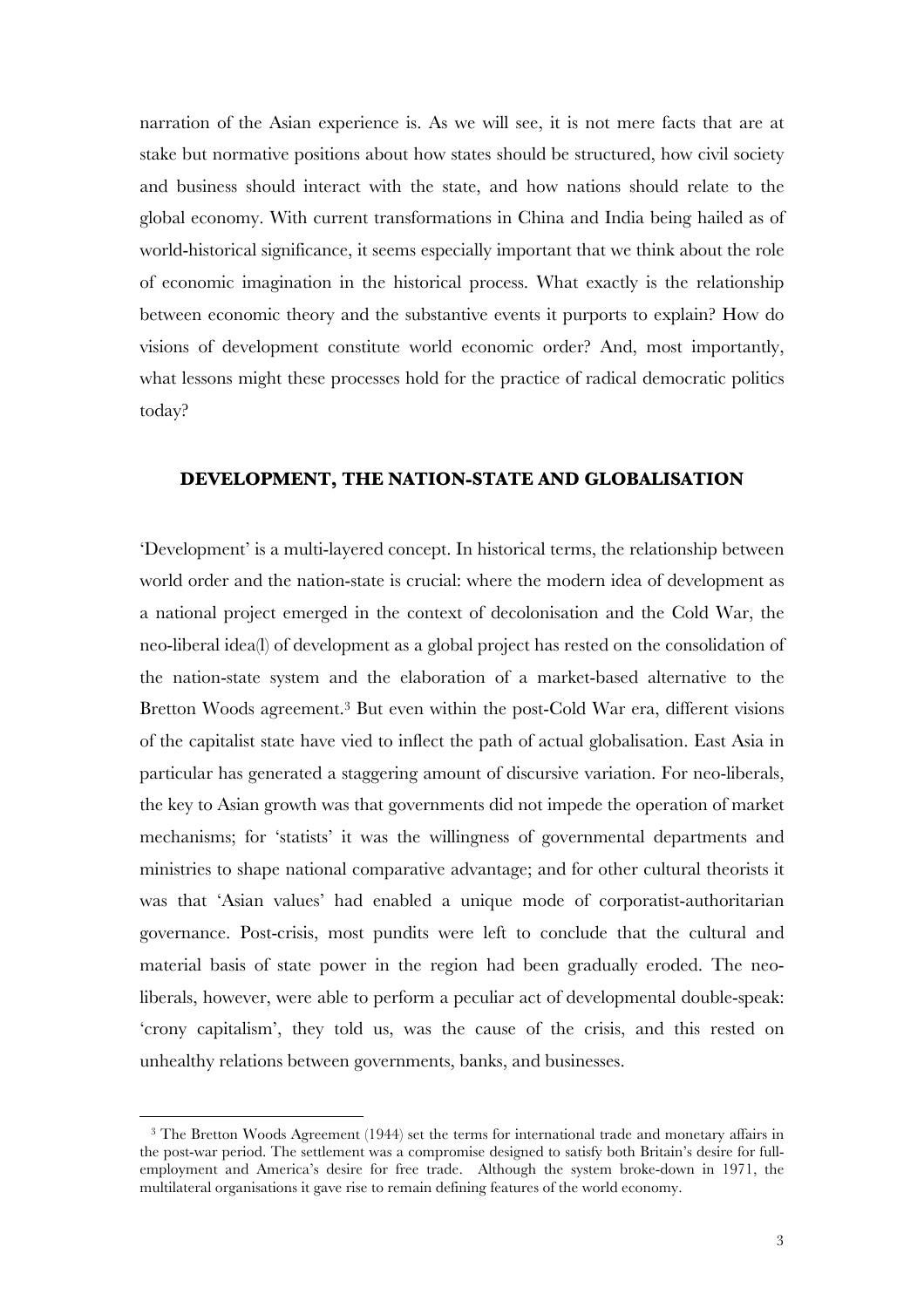If we are to make sense of these twists and turns, we need entertain the possibility that a concept like the 'Asian model' is not merely *referential* but also *productive*, stabilising identities and enabling patterns of social activity. We also need to situate it historically and look for it's constitutive effects beyond the confines of the region. After all, not only have the debates been steeped in the paradigms of Western social science, they have quite explicitly addressed the core components of the modern political economy, generating lessons for the developing world. Indeed, Asia's intermediate position in the post-war period has conferred upon it a decisive legitimating function: any vision of how economic development works – if it is to prove more than "arbitrary, rationalistic and willed" – must be able to square itself with the region's trajectory.<sup>4</sup> It is no surprise then that schools of thought have sought to present it as an exemplar of their teachings. But what standard genealogies often miss – by interpreting (re-) assessments as a form of updating – is the performative force of a 'paradigm in practice': rather than simply *reflecting* newfound conventional wisdom in developmental strategy, dominant accounts of Asian growth and crisis have also *shaped* it. We can see this in the discourse of '*outward-orientation'* – which replaced the state with the market as the engine of growth, and in that of '*good governance'* – which has put state-strength back at the heart of the market's proper functioning. The broad acceptance of each of these has been underpinned by Asian experience and its demonstration effect. The concept of the Asian model can thus serve as a mirror for the *production of hegemony* on a global scale. I illustrate this in the following sections by locating the neo-liberal narrative in the International Monetary Fund (IMF) and World Bank (WB) and linking its evolution to systemic changes in the global political economy and innovations in economic theory.

## **'OUTWARD-ORIENTED GROWTH' AND THE WASHINGTON CONSENSUS**

The debt crisis of the 1980s marked the confluence of a number of factors: namely, the emergence of offshore wholesale dollar markets (late 1950s); the OPEC shocks (1973, 1979); stagflation in the industrial world (1973-1980); and the US Treasury's turn to monetarism (1979). We can take this last factor as the trigger, for, by inducing

<sup>4</sup> A. Gramsci, *Selections From the Prison Notebooks*, (ed.) and (trans.) Q. Hoare and G. Nowell-Smith (London: Lawrence and Wishart 1971), pp. 376-77.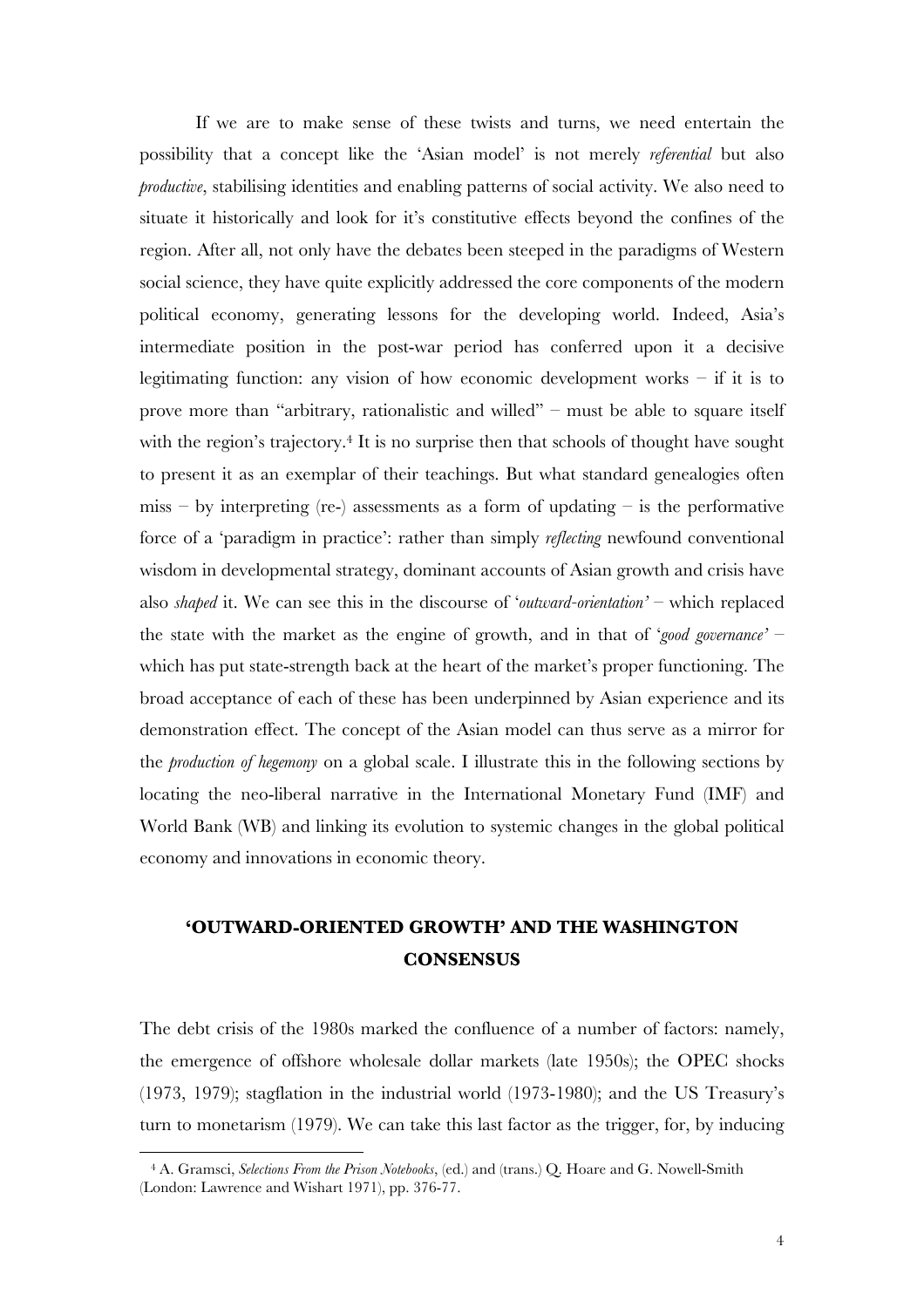a worldwide recession (1980-1983), Paul Volcker's interest-rate hike not only multiplied the debt-servicing burden facing Latin American nations that had financed their deficits through the Eurodollar market, but also caused a collapse in commodity prices, compromising their ability to earn the foreign-exchange required to repay loans. In effect, these are all manifestations of a broader crisis that began unfolding in the early 1970s: that of global Fordism.5 The development discourse of the day however took a much narrower view, depicting debt-servicing difficulties as essentially the product of misguided domestic policy. This diagnosis both reflected and strengthened a nascent counter-revolution in development economics, culminating in the formulation of the now infamous Washington Consensus. This laissez-faire vision 'policed' the debt crisis through the language of adjustment, retrenchment, deregulation and openness. It was this last dimension – 'openness' – that enabled an ascendant neo-liberalism to find its own image in East Asian experience.

During the 1970s, East Asian nations began differentiating themselves from the rest of the developing world with their export-oriented industrialisation policies. Despite the fact that these were in many cases supplemented by interventionist measures, the success of the newly industrialising countries came to be a potent symbol of the market's progressive potential. At the base of this was a crude WB distinction between "outward...[and]…inward-oriented" developmental strategies.<sup>6</sup> Take the case of South Korea in the 1960s: it abandoned import-substitution, borrowed on international markets, and shifted into the production of capital goods (e.g machinery). Whilst these are all measures that are in cosmetic harmony with the Washington Consensus, they were in actual fact underpinned by tariff protection, restrictions on inward foreign direct investment, and an elaborate structure of concessions that channelled productive activity into sectors consistent with regional production chains. In this way, South Korea's classification as an "outward-oriented economy" in the 1987 *World Development Report* (WDR) concealed a considerable amount of information, effectively conflating production for world markets with deference to market principles (pp. iii, 81, 92). Applied across the region – which had in large part managed to avoid debt-difficulties – this optic allowed an "exportpromoting strategy modelled on the example of the NICs [newly industrialising

<sup>5</sup> See A. Lipietz's *Mirages and Miracles: The Crises of Global Fordism* (London: Verso 1987). 6 World Bank, *World Development Report, 1987* (Washington, DC: World Bank 1987), p 78.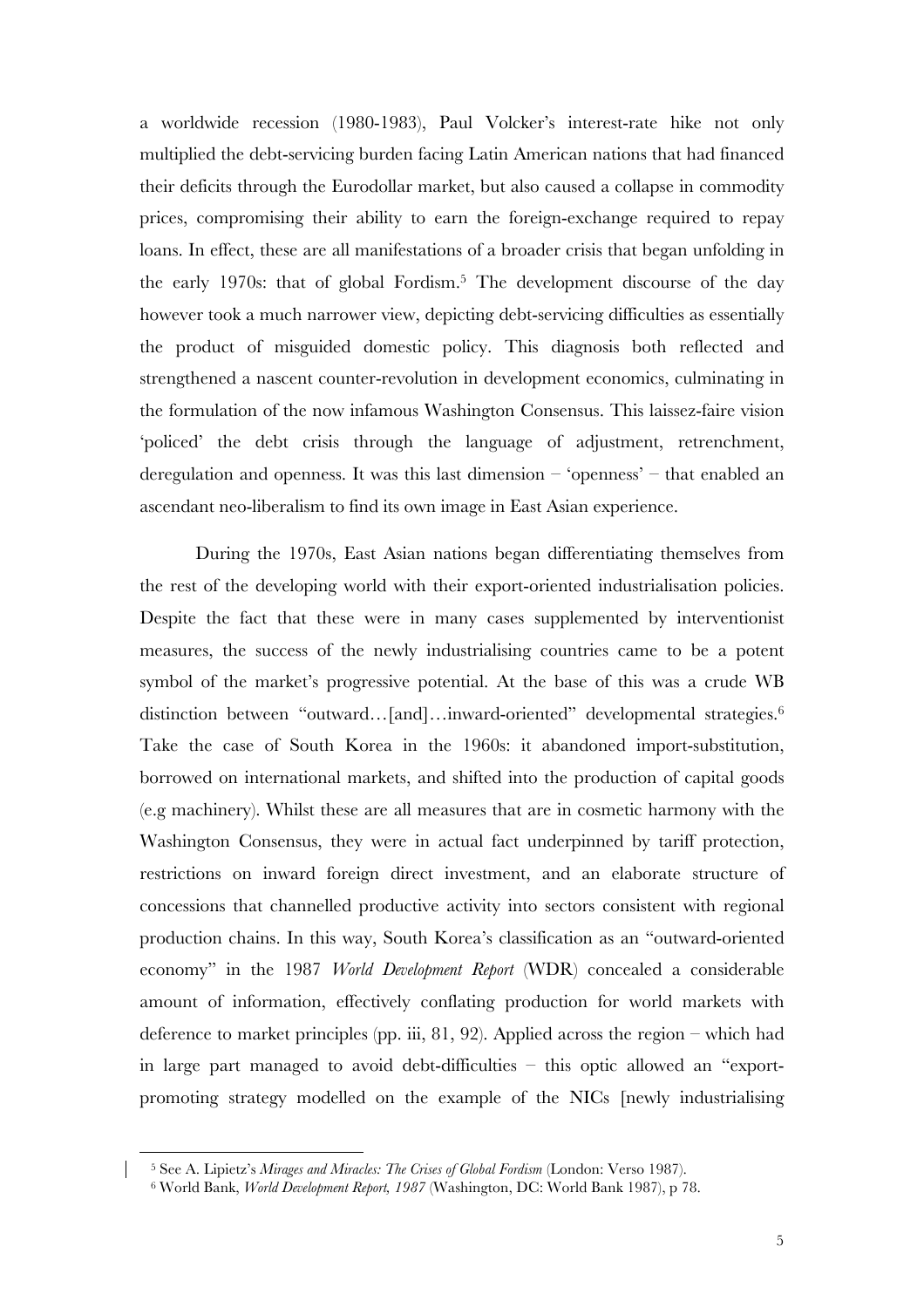countries] of East Asia" to emerge as the remedy for embattled state-led projects the world over (p. 81).<sup>7</sup> Now, to be clear, this is not to deny that South Korea's exportearnings assisted its debt-servicing; nor is it to question the role of the market in Hong Kong's economic success. Rather, the point is that by holding up the region's experience with 'outward-looking policies' as proof that economic growth and adjustment go hand-in-hand, neo-liberal narrative effectively framed the debt crisis as a "punishment visited on countries…[that had]…departed from the norms of economic and political liberalism", thereby tipping the balance in favour of the restructuring advocated by the IMF and WB.8 Indeed, IMF commentary itself explicitly recognised this "powerful demonstration effect".9 The Asian model, therefore, as a stylised and partial rendering of the East Asian trajectory, was crucial in securing a liberal response to the debt crisis in the developing world. It also aided the transition to liberal productivism in the West by illustrating the efficiency costs of an overbearing welfare state. In this way, the hegemonic vision of the 1980s – that of "a world developing its resources and capacities in response only to the ups and downs of relative prices and the self-imposed stasis of limited government" – rested at least in part on Asia's status as a body of successful practice.10

#### **FROM 'FREE-TRADING' ASIA TO 'CORRUPT' ASIA**

New institutional economics can be seen as vital to the ongoing domestication of Asian development in the early 1990s.<sup>11</sup> After filtering through from academia in the early 1980s, it successfully accommodated calls to acknowledge the role of the state and ultimately paved the way for a broader revision of neo-liberalism in the late 1990s. At the risk of simplifying this complex process, three key moments can be discerned: the elaboration of a 'market-friendly' approach to intervention; its

<sup>7</sup> World Bank, *Korea's Experience with the Development of Trade and Industry: Lessons for Latin America* (Washington, DC: World Bank 1988), p. 19.

<sup>8</sup> S. Corbridge, 'Discipline and Punish: The New Right and the Policing of the International Debt Crisis', in S. P. Riley (ed.) *The Politics of Global Debt* (London: Macmillan Press 1993), p 26.

<sup>9</sup> P. Hasan, 'Adjustment to external shocks: Why East Asian countries have fared better than other LDCs', *Finance and Development*, 21 (4) 1984, p. 17.<br><sup>10</sup> J. Toye, *Dilemmas of Development: Reflections on the Counter-Revolution in Development Economics*, 2<sup>nd</sup> Edition

<sup>(</sup>Oxford: Blackwell 1993), p. viii.

<sup>&</sup>lt;sup>11</sup> The institutionalist tradition seeks to historicise the economy by situating it within broader processes of social and political change. New institutional economics represents an attempt to do this from within orthodox economics; it explains the emergence of market institutions as a rational response to the problem of transaction costs.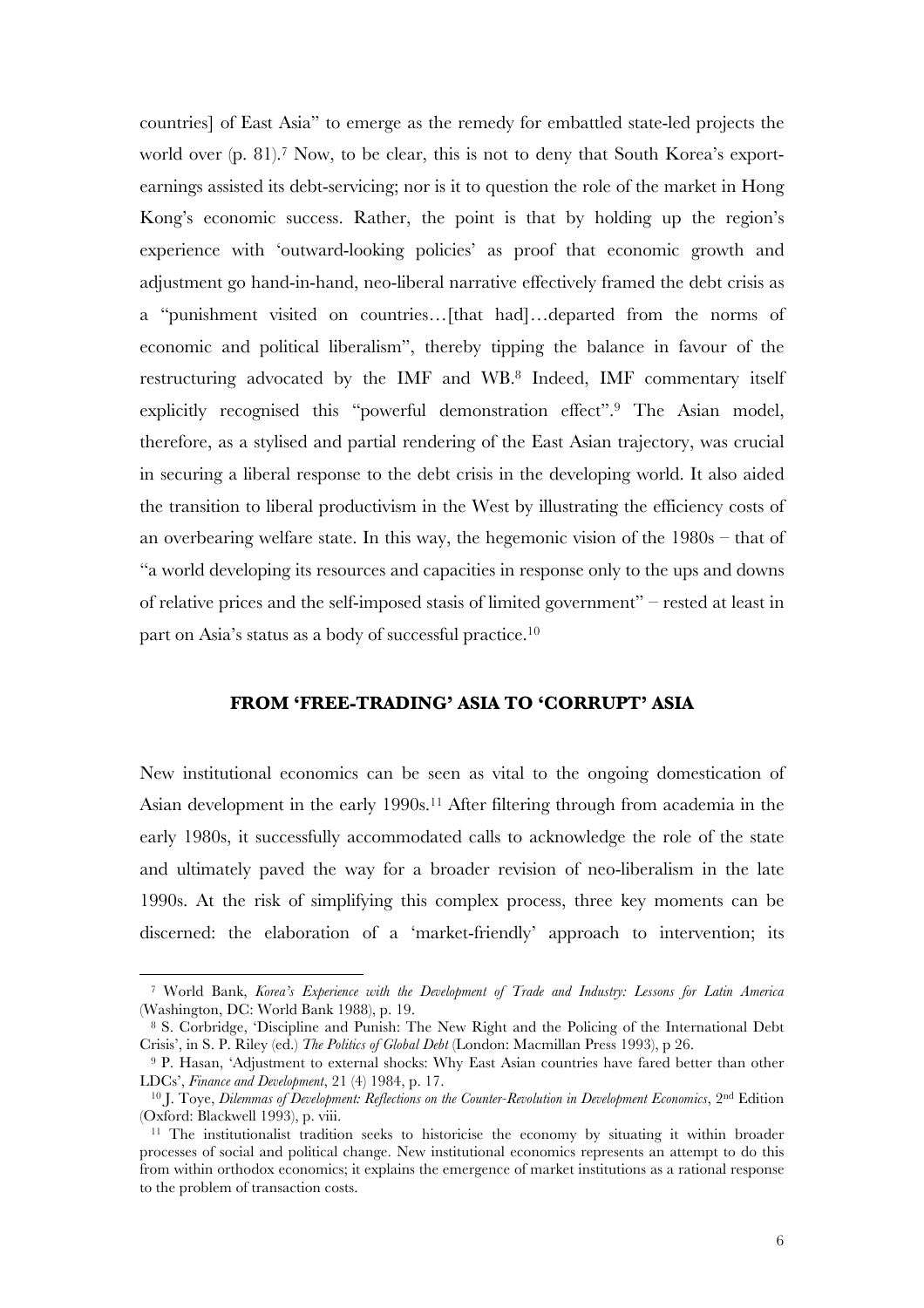application to East Asia; and finally the linkage of successful market liberalisation to regulatory state capacity.

The term "market-friendly" first appeared in the 1991 WDR, describing a middle ground between laissez-faire and interventionism.12 While granting governments a role in correcting market failures, the Report insisted that stretching this mandate would incur unnecessary costs in terms of growth and poverty reduction (pp. iii, 2, 9). The thrust of its analysis, therefore, was that a certain type of intervention – in the provision of educational and infrastructural public goods, for example – could increase the payoff to 'getting the prices right'. Whilst hardly a paradigm shift, this addition to the development lexicon enabled the neo-liberal narrative to weather the challenges mounted by the statists and continue presenting Asia's rise as a lesson in the magic of the market. Specifically, interventions in East Asian economies no longer had to be airbrushed out of the picture; rather, they needed only to be described as "disciplined" and "more moderate than in most other developing countries" (p. 5).

Nowhere is this more apparent than in the 1993 Report, *The East Asian Miracle*. 13 Despite being commissioned and funded by a Japanese Ministry of Finance that was eager to overturn the tendentious accounts of the 1980s, the Report's conclusion was that "widely-shared market-friendly policies…[were]…the foundation of East Asia's success" (p. 347). To be sure, contained within were a number of noteworthy concessions: namely, that more selective interventions appeared to have succeeded and that directed-credit programs in Japan and South Korea may have increased investment and generated important spill-overs (pp. 242, 356). But these were isolated and fragmentary messages, ultimately subordinate to an over-arching narrative which emphasised the region's success with "getting the basics right": private domestic investment in physical and human capital were portrayed as the "principal engines of growth"; export-push policies were singled-out as the "most successful selective intervention[s]"; and industrial policy was deemed to have been "largely ineffective" (pp. 5, 312, 325). Now the point here is not that these findings were flawed – although there is no shortage of arguments to this effect. Rather, it is

<sup>12</sup> World Bank, *World Development Report 1991: The Challenge of Development* (Washington, DC: World Bank 1991).

<sup>13</sup> World Bank, *The East Asian Miracle: Public Policy and Economic Growth* (Washington, DC: World Bank 1993).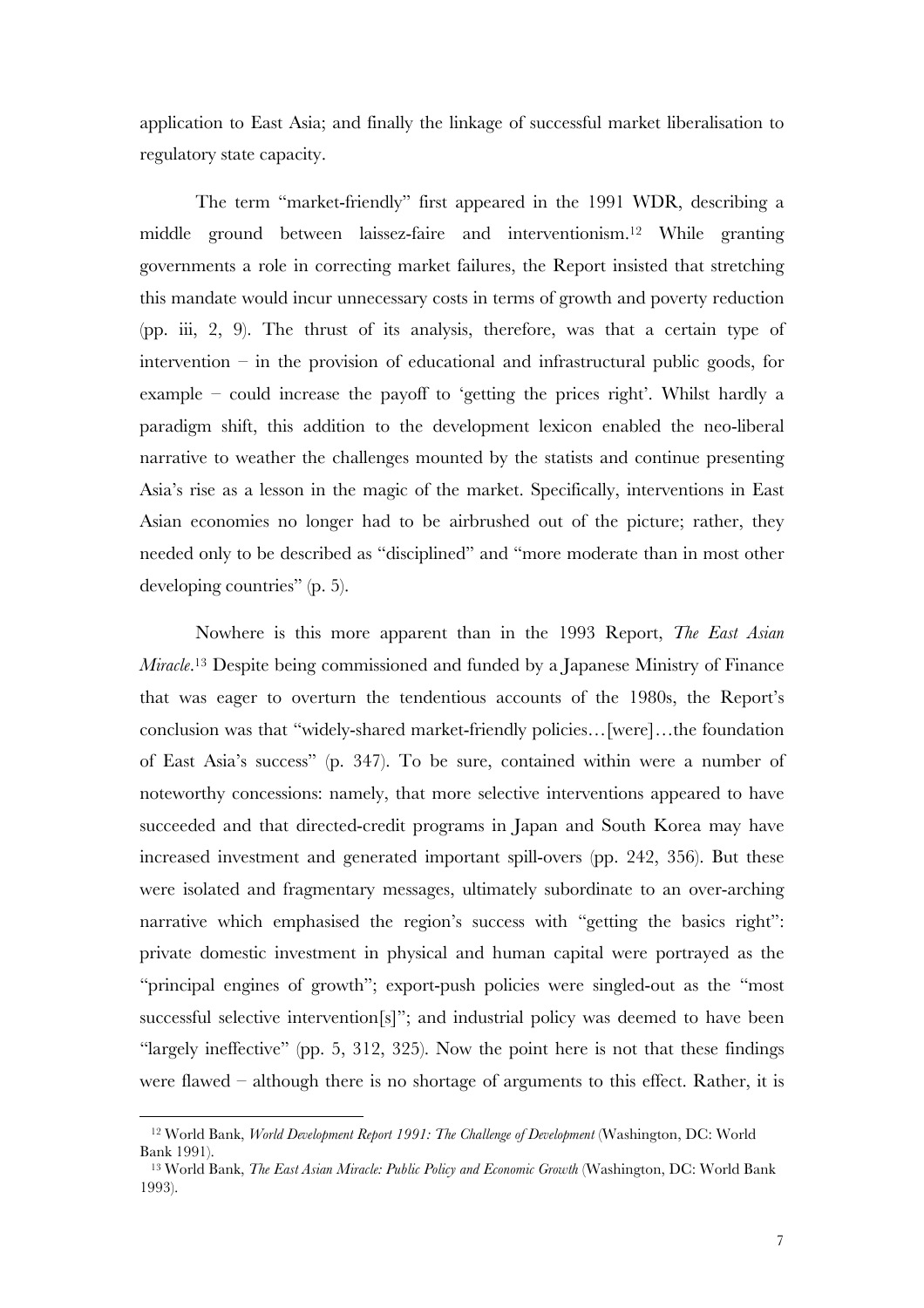that the neutralisation of Japanese counter-hegemony in the early 1990s was as reliant on the construction of new theoretical frameworks as it was on shoehorning material trends into existing ones. Specifically, the developmental lesson learnt – that "promoting specific industries or attempting to leap stages of technological development will generally fail" – was the result of an explicit engagement with stateled initiatives; it was grounded in a recognition that most governments had intervened systematically and through multiple channels.

This burgeoning institutionalism found fuller expression in the 1997 WDR, which carved out a "catalytic, facilitating" role for government in the development process.14 Rather than viewing state and market as separate mechanisms, the Report emphasised the "rudiments of social order" on which market transactions rely and charged governments with the provision of these "institutional foundations" (p. 41). Whilst the strategy outlined did warn states not to overstep their capability, it stressed the need to raise this capability by building public institutions. Most strikingly, the Report contained a tentative endorsement of the "more interventionist policies" in East Asia where the state's role and capability had been "skillfully matched" (p. 61). This was of course left to sit rather uneasily with the financial crisis that soon engulfed the region. The point, however, is that by outlining a 'second-generation' of reform, the Report had laid the ground for a significant modification to the neo-liberal vision: no longer was liberalisation to be equated with de-regulation.

#### **'GOOD GOVERNANCE' AND THE POST-WASHINGTON CONSENSUS**

In the late 1990s, Asia's miracle came undone. Beginning with the devaluation of the Thai baht in July of 1997, a wave of panic swept across the region, prompting dramatic reversals in portfolio capital flows and precipitous contractions in GDP. At least three interacting factors can be identified: namely, the region's newly liberalised capital accounts; the waning of the 'emerging market' boom in Latin America; and the continued practice of exchange-rate pegging. In this context, the Thai government's belated attempt to address its current account deficit served as a trigger for wider pre-emptive capital exodus. By underlining the structural interdependencies

<sup>14</sup> World Bank, *World Development Report 1997: The State in a Changing World* (Washington, DC: World Bank 1997), p. iiv.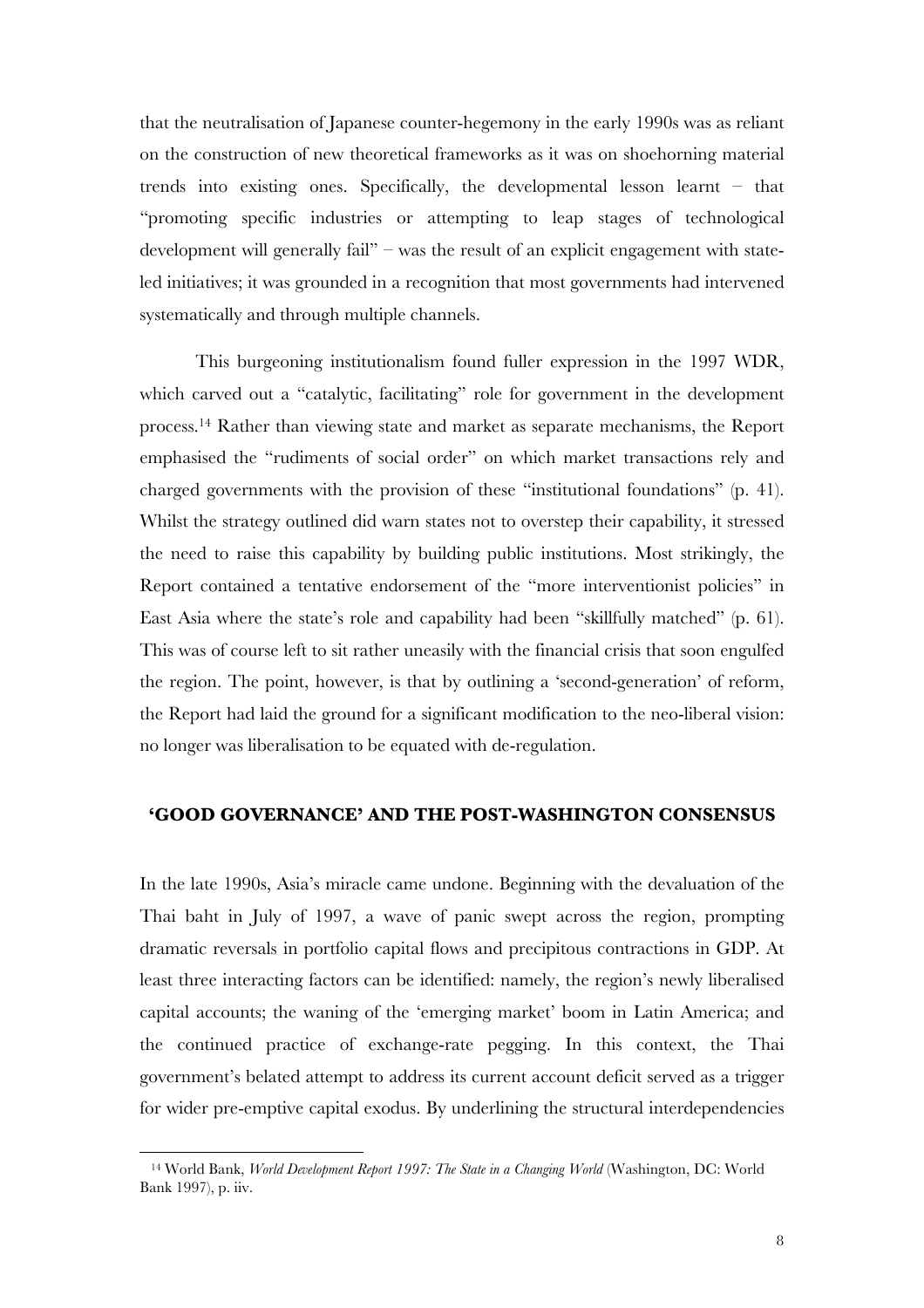of an economically integrated world, these events dealt a serious blow to the methodologically nationalist vision of the Washington Consensus: even countries that were once the benchmark for 'sound policy' were subject to forces beyond their borders. The response of the international financial institutions (IFIs – i.e. WB & IMF) was to refocus its narrative on the *interaction* between states and global markets, reinventing its hegemonic codes and articulating a new vision: that of the regulatory state. Once more, Asian experience – this time fed through the language of transparency, governance, and sequencing – provided a powerful demonstration effect.

By the early 1990s, East Asian nations were finally perceived as a threat to the laissez-faire vision of economic development. They had also, through the international debate over 'Asian values', distanced themselves from Western political liberalism. This alterity enabled the region to serve as a precautionary tale when the crisis arrived in 1997-98. Specifically, by conflating key developmental state practices in the North East with poorly insulated political processes in the South East, the IFIs were able to produce a blanket diagnosis of the episode that cast disruptive financial speculation as a mere messenger of domestic institutional shortcoming. Preferential tax-systems, relational finance, high debt-equity ratios and state-firm cooperation – practices that the WB had slowly incorporated into the region's success story – were cast by the IMF as 'governance problems' and linked to poor financial sector health.15 On this reading, the crisis was the result of investors recognising these problems in one country and not being able to confirm their absence in others. Thus, an Asia synonymous with 'cronyism' came to signify the corrosive effect that politics can exert on the functioning of global capital markets.<sup>16</sup> What followed was a concerted push to implement contractual, rules-based modes of economic governance – the dirigiste moment in the neo-liberal revolution. IMF prescriptions to enhance transparency and improve governance led it to augment its traditional packages with deeper structural measures, including the reform of financial and corporate legal codes, public institutions such as central banks, and even the judicial system. These formed the basis

<sup>15</sup> M. Camdessus, 'Lessons from South East Asia', Remarks at a Press Briefing, Singapore, 13 November 1997.

<sup>16</sup> M. Camdessus, 'Reflections of the Crisis in Asia', Address to the Extraordinary Ministerial Meeting of the Group of 24, Caracas, Venezuela, February 7 1998; cf. 'Governments and Economic Development in a Globalised World', Remarks at the 32nd International General Meeting of the Pacific Basin Economic Council, Hong Kong, May 17 1999.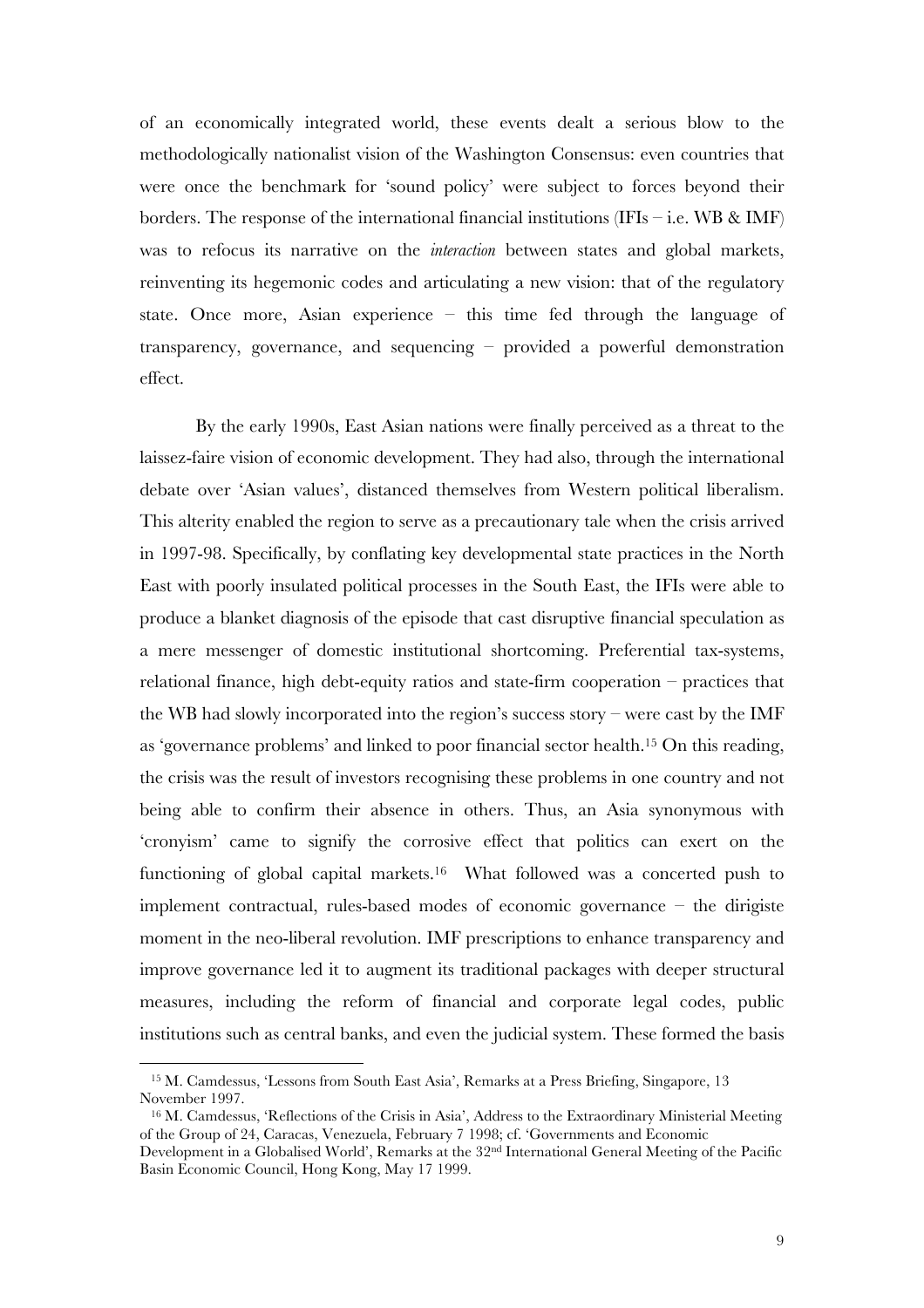of an important new distinction between 'disorderly' and 'well-sequenced' capital account liberalisation. In so doing, they signalled a new chapter in liberal orthodoxy: unlike its predecessor, the emergent 'post-Washington Consensus' foresaw a vital role for the state in providing a domestic institutional framework capable of facilitating effective integration into world markets. Now, to be clear, the point is not to deny the role of weak prudential supervision in setting the stage for *rational* investor panic; nor is it to question the political clout of the chaebols in South Korea, let alone apologise for nepotism in Malaysia. Rather, it is to highlight the role that 'corrupt Asia' – as an economic imaginary with significant albeit partial correspondence to actual practice in the region – played in legitimating a new vision of 'stateness' for the *rest* of the world. The contents of this vision were not the mere expression of paramount sectoral interests; they were the result of an interaction between the institutional optic laid-out in the 1997 WDR and the dramatic events of the crisis itself. One finds this prism at work in the 2002 WDR, *Building Institutions for Markets*. As the title suggests, in seeking to embed the structural adjustment policies of the 1980s and 1990s, the Report privileges economic constitutionalism over its political counterpart, willing into existence a world economy insulated from the anti-competitive effects of transitory political majorities. Today, it may well be that ideas of 'good governance' and the 'rule of law' are commonsensical, but early on, this hegemonic vision drew its legitimacy from the perilous tale of Asia's fall from grace.

### **THE ASIAN MODEL AND THE DIALECTIC OF DISCOURSE AND MATERIALITY**

The Asian model does not 'exist'; it is not just 'there'. Indeed, any attempt to capture the essence of the region's development is necessarily an exercise in imagination: not only do practices vary between countries; they have also changed over time. This has led many to dismiss the concept as a textual phenomenon. Yet the Asian model still deserves to be taken seriously: the concept itself can serve as a mirror for the *production of hegemony* on a global scale, reflecting in its contents the passage of material trends *through* structures of knowledge-production and *to* the plane of commonsense. This is of 'real' significance because by shaping policy options and choices, hegemonic visions can re-configure the very terms of a polity, altering the material interdependencies of